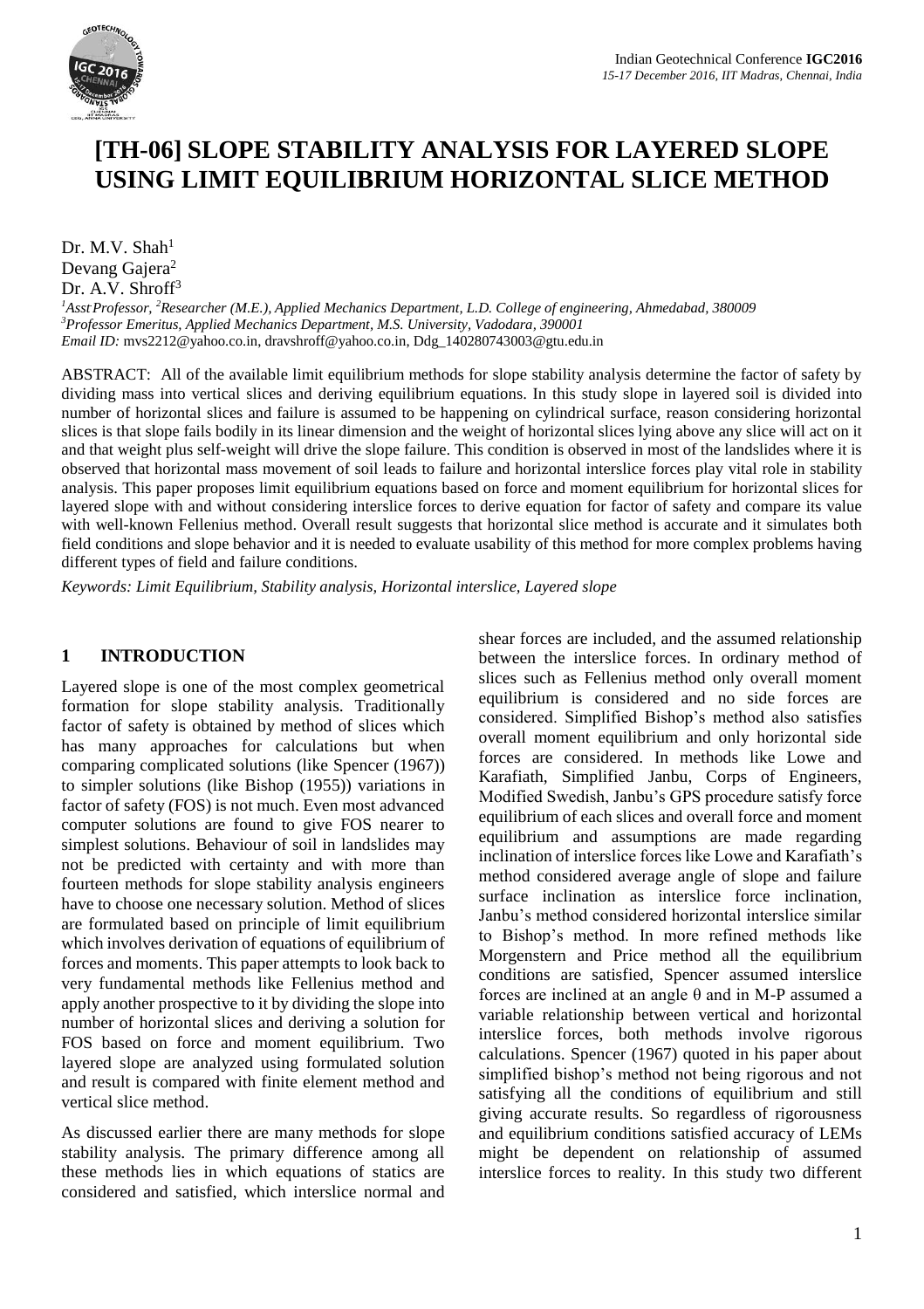solutions are derived which are 2n+1 and 3n considering overall force and moment equilibrium for all slices.

## **2 Formulation of Horizontal slice method**

## **2.1 Assumptions**

For formulation it is assumed that failure is occurring at circular surface. The weight of soil mass is driving the failure and shear components C and Φ are the strength parameters in resisting the failure. Shear resistance due to cohesion and friction is considered tangential to failure surface and base normal reaction is passing through center of rotation of failure surface also the weight of slice act at C.G. of slice. Shear and normal forces are assumed to act at midpoint of failure side of slices. Soil mass is to be divided into number of horizontal slices and circular failure side of slice is assumed linear for simplicity of analysis. And an average value of factor of safety is to be calculated for all slices. Necessary notations for formulation are described in table 1.

Table 1 : Notations

| Symbol   | Description                                       |
|----------|---------------------------------------------------|
| N        | Normal Force                                      |
| S        | <b>Shear Force</b>                                |
|          | Cohesion                                          |
| W        | Weight                                            |
| Φ        | Angle of internal friction                        |
| $\alpha$ | Angle of failure side of slice with<br>horizontal |
| i        | Notation representing slice number                |
|          | Inclined length of slice on failure side          |
| F        | Factor of safety                                  |
| R        | Radius of circular failure surface                |
| Н        | Horizontal interslice force                       |
| റ        | Center of rotation                                |
| a        | distance of c.g. of slice from failure<br>surface |

# **2.2 Methodology**

A circular failure surface is assumed and mass is divided into number of horizontal slices as shown in figure 2. Figure 3 shows forces acting on any individual horizontal slice i. Components of forces are as shown in figure 3. For formulation vertical and horizontal force equilibrium of an individual slices are equated and equation for base normal force is derived. To find factor of safety moment equilibrium is performed for individual slice and equation for F is derived.

### **2.3 Mathematical formulation without considering any interslice forces**

From figure 3 taking vertical equilibrium of forces for any slice i:

### $\Sigma$ V=0

 $N_i \cos\alpha + S_i \sin\alpha - W = 0$  (1)

Considering horizontal equilibrium of forces:

$$
\sum H = 0
$$

$$
N_i \sin \alpha - S_i \cos \alpha = 0 \tag{2}
$$

By solving equation (1) and (2)

$$
N_i = W_i / (cos\alpha + tan\alpha * sin\alpha)
$$
 (3)

From definition of factor of safety according to swedish circle method,

Factor of safety = (resisting moment) / (overturning moment) (5)

Resisting moment is due to shear resistance along slip surface which is according to mohor-coulomb theory,

$$
S = (c^*l + Ntan\varphi)
$$

And driving moment is due to weight

$$
D = w^*( Rsin\alpha - a_i)
$$

Where  $a_i$  = distance of c.g. of slice from failure surface as shown in figure 4.

So factor of safety will be given by following equation

 $F = (C^*l_i + N_i \tan\phi)^*R / (W_i^*(R\sin\alpha - a_i))$ 

Average FOS for all slices can be calculated by Summing up for all slices as,

$$
F = (\sum C^* l_i + \tan \alpha^* \sum N_i)^* R / \sum (W_i^* (R \sin \alpha - a_i))
$$
 (6)

Equation (3) can be used to calculate N and equation (6) can be used to calculate factor of safety.

Following table 2 and table 3 contains list of unknown conditions and equilibrium equations considered in above formulation accordingly. From table it can be seen that HSM without interslice formulation is  $(2n+1)$ formulation.

Table 2: List of unknown

| Number    | Unknown                 |  |
|-----------|-------------------------|--|
| n         | Base normal force N     |  |
| n         | Shear force S           |  |
|           | <b>Factor of Safety</b> |  |
| $Total =$ | $2n + 1$                |  |
|           |                         |  |

Table 3: List of equilibrium equation

| Number    | Equilibrium condition         |
|-----------|-------------------------------|
| n         | Vertical force equilibrium    |
| n         | Horizontal force equilibrium  |
|           | FOS definition as per eq. (5) |
| $Total =$ | $2n + 1$                      |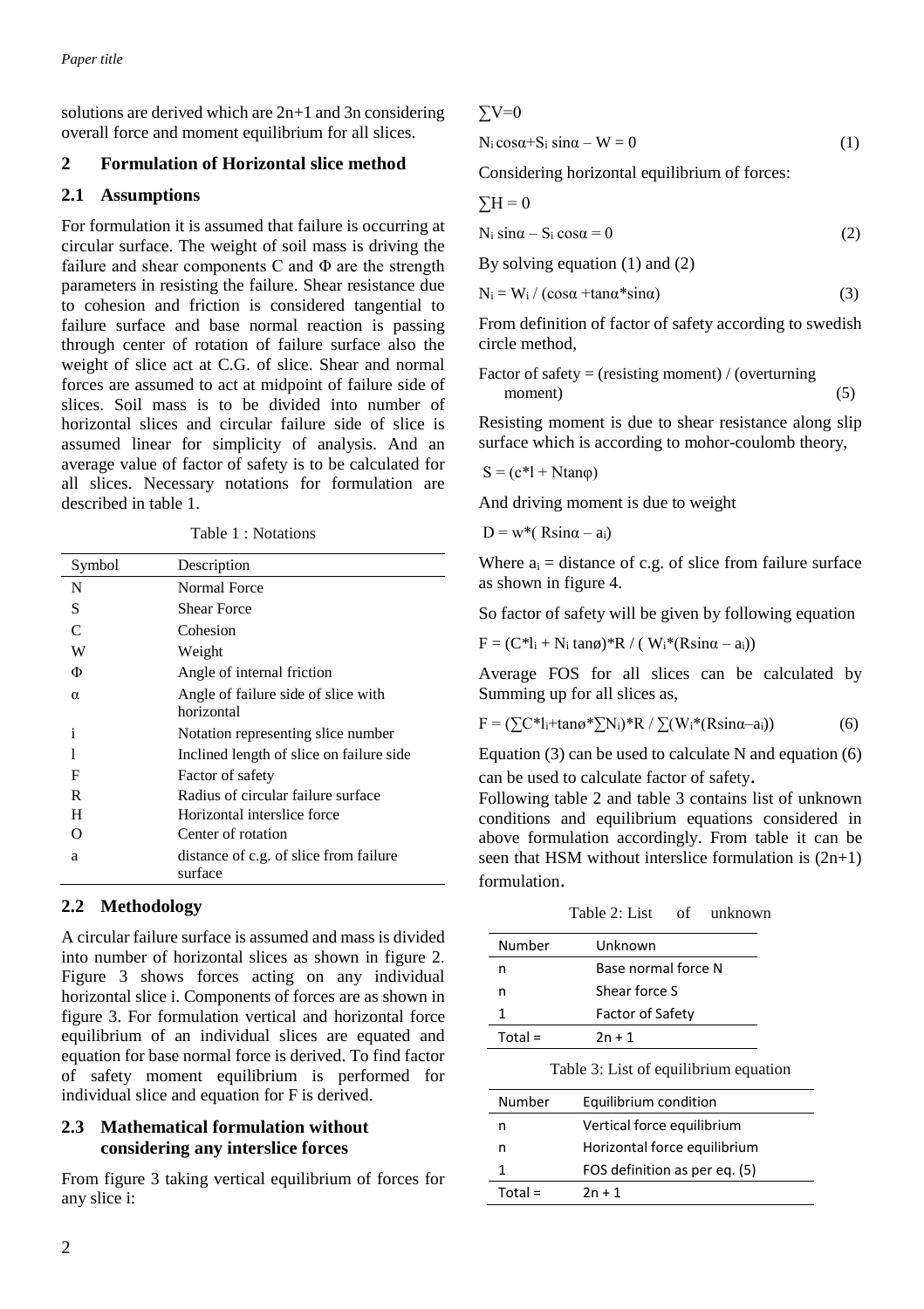

Figure 2: Horizontal slices in a typical slope



Figure 3: Forces acting on i<sup>th</sup> slice

#### **2.4 Mathematical formulation considering interslice forces**

Assumptions in section 2.1 remain same for following formulation with additional assumption of horizontal interslice force. Major benefit of Horizontal Slice Method is that there is no need to consider interslice force acting in vertical direction. Figure 5 shows forces acting on a horizontal slice with two horizontal interslice forces acting in opposite direction. Here  $H_i$  and  $H_{i+1}$  are horizontal interslice force acting on any slice i.

Taking vertical force equilibrium following equation for N can be derived:  $(s = c1 + Ntan\varphi,$  similarly to previous section is used)

$$
N = (W_i - C^*l_i * \sin\alpha / F) / (\cos\alpha + \sin\alpha * \tan\alpha / F)
$$
 (7)



Figure 4: Diagram showing distance between center of rotation to forces



Figure 5: Forces acting on i<sup>th</sup> slice including horizontal interslice force

Value of F can be assumed initially and N can be calculated. Now taking horizontal force equilibrium

$$
\Delta H_i = \{ (C^*l_i + N_i \tan \alpha) / F \} * \cos \alpha - N \sin \alpha \tag{8}
$$

Where  $\Delta H_i = H_i - H_{i+1}$ 

Now referring to figure 4 and taking moment equilibrium at center of rotation O

Wi\*(Rsinα–ai)+((C\*li+Nitanø)/F)\*R+∆Hi\*Rcosα=0

N is passing through center so it will not create any moment at center. Here  $\Delta H_i$  is assumed to be acting at c.g. of slice for simplifying the solution but two different horizontal interslice forces can be considered with different distances form O, it will give solution with a little more accuracy. By equating above formula F can be equated as,

$$
F = ((C^*l_i + N_i \tan \omega)^* R) / ((R \sin \alpha - a_i)^* W_i) + \Delta H_i^* R \cos \alpha)
$$

Average F for entire slope can be calculated by summing up for all slices as,

$$
F = \left(\left(\sum \mathbb{C}^* l_i + \sum N_i \tan \alpha\right)^* R\right) / \left(\sum \left(R \sin \alpha - a_i\right)^* W_i\right) + \sum \Delta H_i^* R \cos \alpha\right) \tag{9}
$$

Value of  $\Delta H$  and N are calculated using (7) & (8), initial value of F is assumed and new value of F is calculated using equation (9). This procedure becomes iterative and is repeated till F is converged to a particular value.

Following table 4 and table 5 contains list of unknown conditions and equilibrium equations considered in above formulation accordingly. From table it can be seen that HSM with considering interslice formulation is (3n) formulation.

Table 2: List of unknown

| Number    | Unknown                     |  |
|-----------|-----------------------------|--|
| n         | Base normal force N         |  |
| n         | Shear force S               |  |
| n-1       | Horizontal interslice force |  |
|           | Factor of Safety            |  |
| $Total =$ | Зn                          |  |
|           |                             |  |